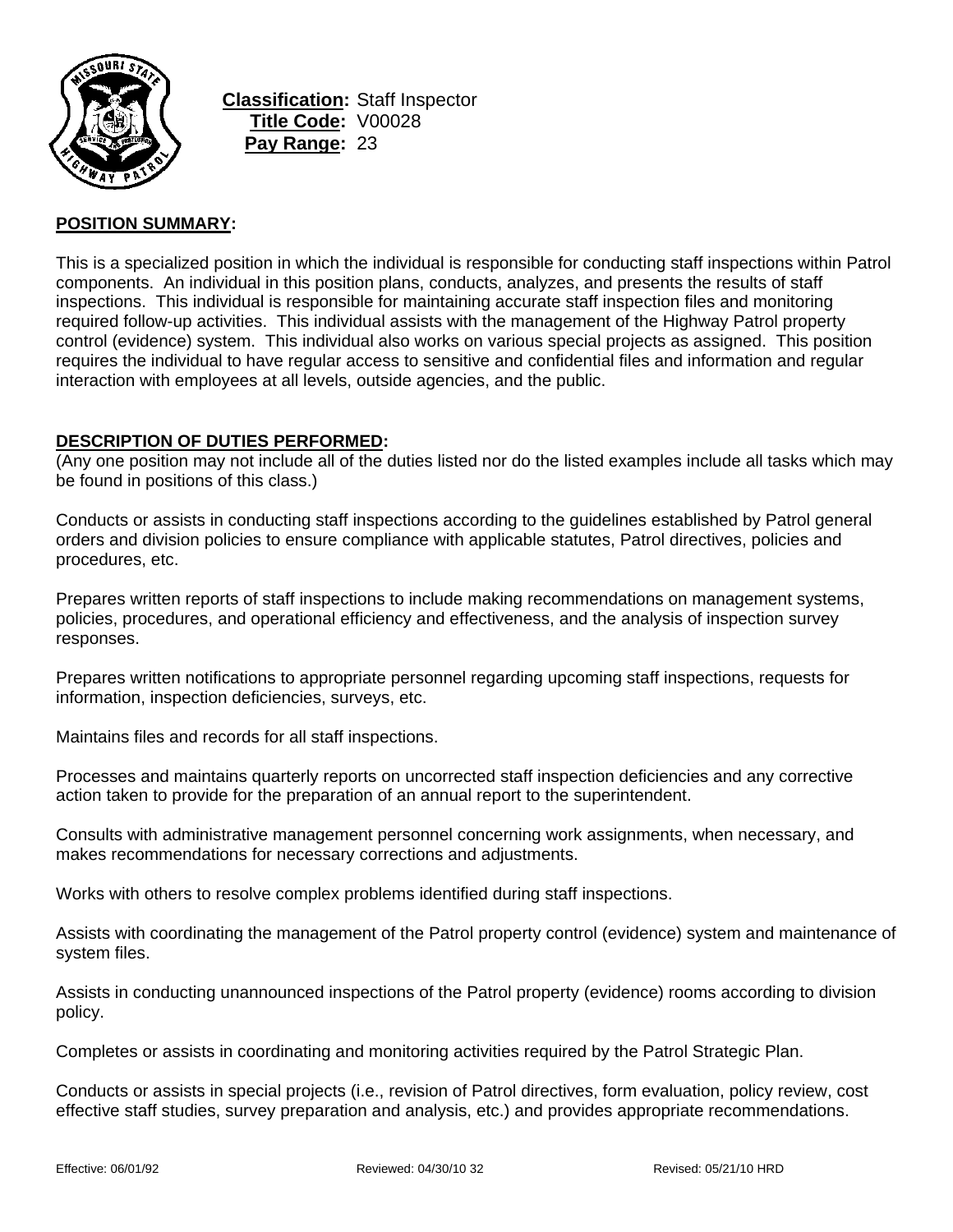# **Classification:** Staff Inspector **Title Code:** V00028 **Pay Range:** 23 **Page 2 Page 2 Page 2 Page 2**

Responds to written and oral requests for information by providing appropriate interpretations of general orders, Patrol policies, state statutes, etc.

Performs other related work as assigned.

## **REQUIRED KNOWLEDGE, SKILLS, AND ABILITIES:**

Knowledge of Patrol policy, procedures, rules and regulations and CALEA standards.

Knowledge of the Patrol organizational structure and its major components.

Knowledge of the general principles and practices of financial and time accounting.

Knowledge of ADA and FLSA regulations.

Knowledge of inspection and interview techniques.

Knowledge of the principles and practices of public administration.

Ability to read English effectively.

Ability to communicate in English clearly and concisely, both orally and in writing.

Ability to learn assigned clerical tasks within a reasonable time, to adhere to prescribed routines, and to develop some skill in the operation of office appliances.

Ability to handle restricted and confidential information in a professional manner and maintain the information as such.

Ability to coordinate, direct, and review staff inspection team activities.

Ability to plan, organize, and execute the inspection of computerized and hard copy files, policies and procedures, property, accounting procedures, management techniques, etc.

Ability to observe, analyze and recognize fundamental signs, symptoms, causes, and effects of operational and administrative strengths and weaknesses.

Ability to gather, assemble, correlate and analyze facts and devise recommendations and/or solutions to problems.

Ability to review and analyze information for quality, quantity, and adherence to appropriate standards.

Ability to interpret policies and laws in written and oral form.

Ability to organize and maintain a computerized and hard copy filing system.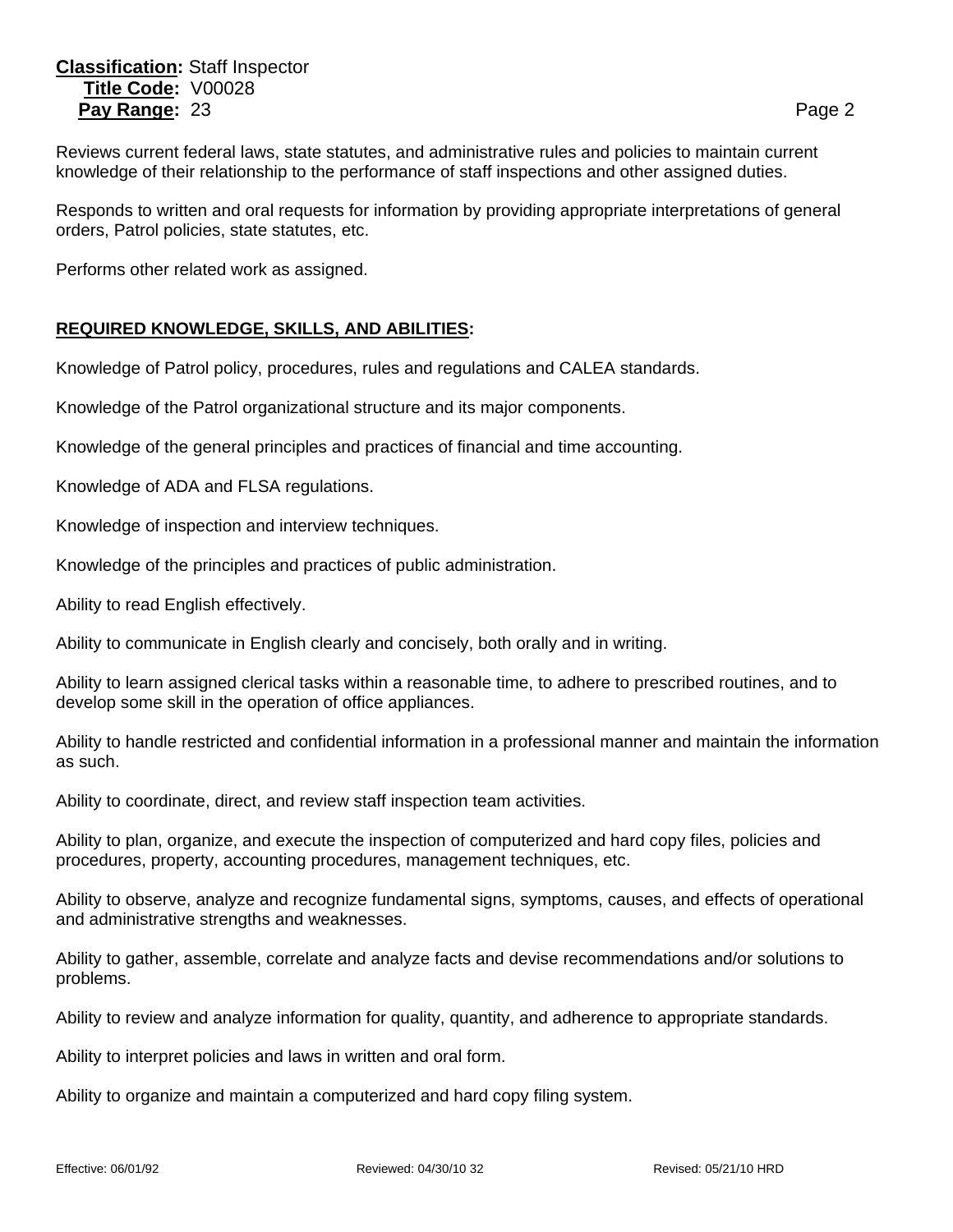# **Classification:** Staff Inspector **Title Code:** V00028 **Pay Range:** 23 **Page 3** Page 3

Ability to track (by hard copy and computerization) requests, responses, and actions taken. Ability to prepare (in written and oral form) clear, concise reports of investigative findings, special reports, etc.

Ability to work independently.

Ability to work under pressure to meet deadlines.

Ability to operate a motor vehicle and travel to inspection sites.

Ability to work in a diverse and stressful or adverse work environment.

Ability to establish and maintain effective working relationships with all levels of Patrol personnel, other state agency representatives, outside agency representatives, and the general public.

Ability to handle restricted and confidential information in a professional manner and maintain the information as such.

Ability to operate standard office equipment (e.g., personal computer and keyboard, copier, telephone, facsimile machine, calculator, camera, etc.).

Ability to work with material that may be of a sexual nature relating to criminal activity (e.g., written material, photographs, and/or verbal language, etc.).

Ability to work hours as assigned.

### **MINIMUM EXPERIENCE AND EDUCATION REQUIRED:**

(The following represents the minimum qualifications used to accept applicants, provided that equivalent substitution will be permitted in case of deficiencies in either experience or education.)

Graduation from an accredited four-year college or university with a degree in auditing, accounting, business administration, or related field. (One year of professional experience in auditing, accounting, business administration, or related field may be substituted for formal education on a year for year basis. Two years of nonprofessional experience in the area of auditing, accounting, business administration, or related field may be substituted for each year of required formal education.)

A minimum of five (5) consecutive years experience with the Missouri State Highway Patrol and must have a good record of personal conduct.

### **NECESSARY SPECIAL REQUIREMENTS:**

Must successfully complete a formal training course in staff inspections (ex., IPTM) within one year of appointment or as soon as scheduling will permit.

Must possess a valid Missouri Driver's license at time of appointment.

**FLSA STATUS:** Non-Exempt